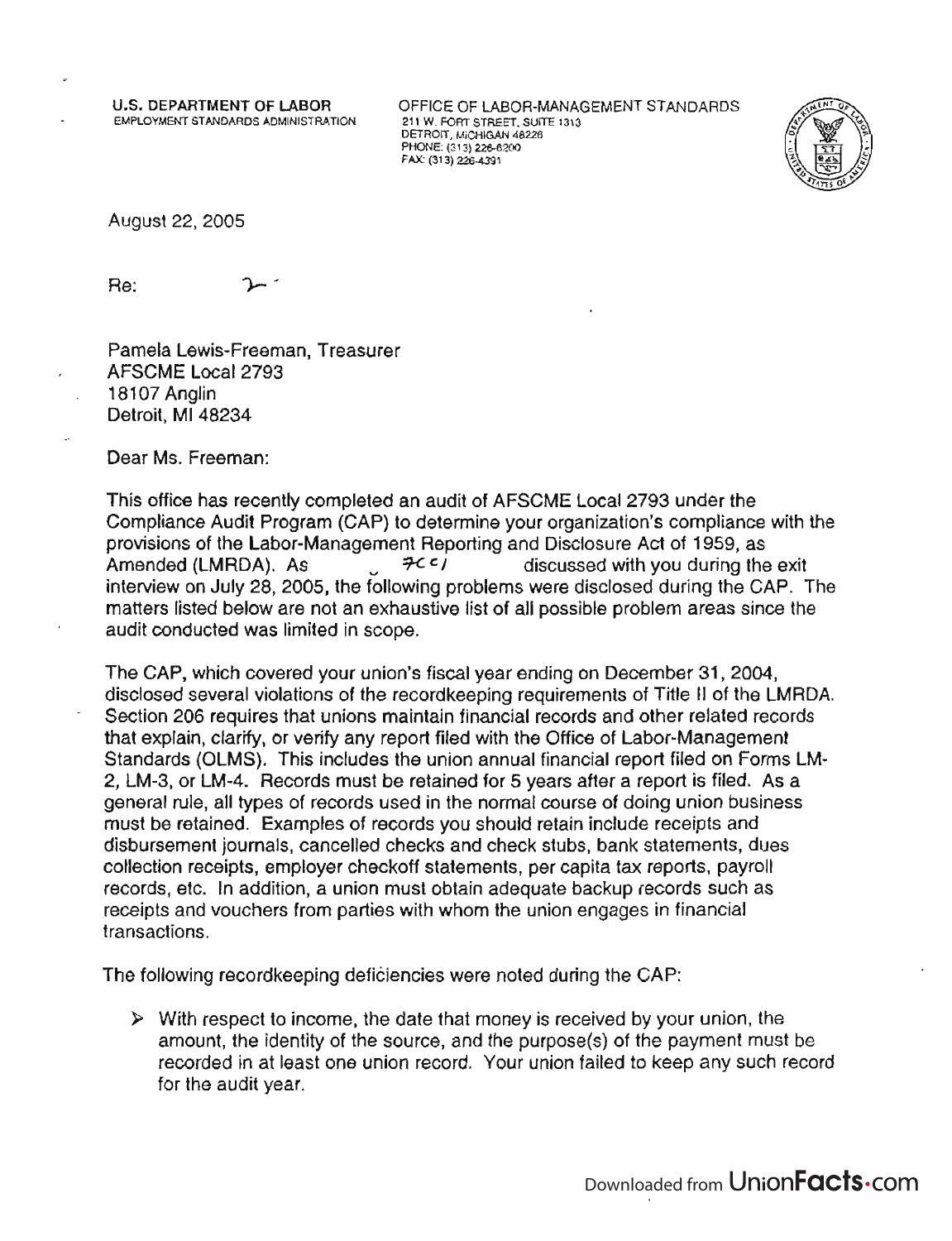- $\geq$  Your union failed to keep the minutes of all membership and executive board meetings. During the CAP, the executive board meeting minutes were unable to be provided to substantiate that a monthly allowance increase from \$40 to \$75 per month for the secretary-treasurer was voted on and approved by the executive board in 2002. Authorization and approval of large or unusual disbursements and a full understanding of the level of wages, allowances, and expenses to which your union's officers and members are entitled should be recorded in the minutes of membership or executive board meetings if they are not fully covered in your union's constitution and bylaws. In addition, Article 12 of your union's constitution states that a monthly expense allowance is issued to union officers when monthly executive board meetings are-attended. Therefore, the purpose and legitimacy of some payments to union officers could not be verified.
- $\triangleright$  Your union failed to retain bills, invoices, receipts, etc., or other detailed records for all disbursements. A bill was unable to be provided for your union's surety bond report expense for 2004 and during the exit interview you indicated that a bill was not received.

With respect to supporting documentation for disbursements, the recordkeeping requirement can be most easily satisfied with a sufficiently descriptive bill, invoice, receipt, etc., that identifies the vendor's name and address, the date and amount of the transaction, and the goods or services provided. If a receipt is not sufficiently descriptive, then the union should note the missing information on the receipt. If the business purpose of the disbursement or the identity of the recipient(s) of the goods or services is not self-evident, then the union must note such information on the receipt or some other record. If a receipt is not provided by a vendor, then the union must create a record containing the above information with a notation that original documentation was not provided.

As  $\frac{7}{5}$   $\frac{7}{5}$  stated at the exit interview, provided that AFSCME Local 2793 maintains adequate financial and other related records in the future, no additional enforcement action will be taken regarding this violation. As your union's treasurer, you and the union's President, Joanne Dean, are personally responsible for properly maintaining your union's records. You should be aware that Section 209(a) of the LMRDA provides for a fine of not more than \$10,000 or imprisonment for not more than one year, or both, for willful failure to maintain records. Section 209(c) of the LMRDA provides for a fine of not more than \$10,000 or imprisonment for not more than one year, or both, for willful concealment, withholding, or destruction of records or for the falsification of records.

The CAP disclosed violations of the reporting requirements of Title II of the LMRDA. Section 201(a) of the LMRDA requires a union whose constitution and bylaws changed during a reporting period (other than rates of dues and fees) to attach two dated copies of the new constitution and bylaws to the annual financial report (Forms LM-2, LM-3, or